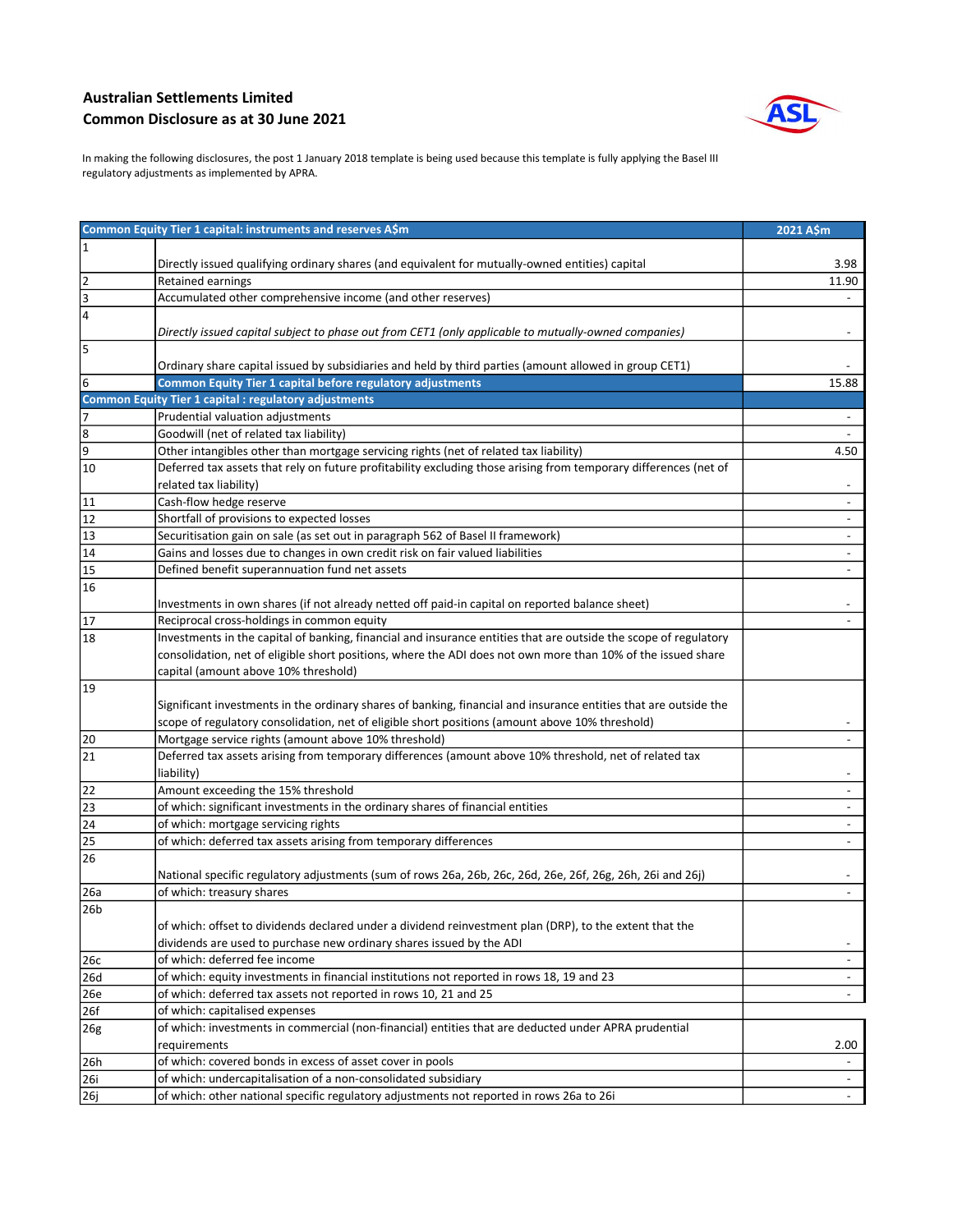| 27                    | Regulatory adjustments applied to Common Equity Tier 1 due to insufficient Additional Tier 1 and Tier 2 to                            |                          |
|-----------------------|---------------------------------------------------------------------------------------------------------------------------------------|--------------------------|
|                       | cover deductions                                                                                                                      |                          |
| 28                    | Total regulatory adjustments to Common Equity Tier 1                                                                                  | 6.50                     |
| $\sqrt{29}$           | <b>Common Equity Tier 1 Capital (CET1)</b>                                                                                            | 9.38                     |
|                       | <b>Additional Tier 1 Capital: instruments</b>                                                                                         |                          |
| 30                    | Directly issued qualifying Additional Tier 1 instruments                                                                              | $\overline{\phantom{a}}$ |
| $\overline{31}$       | of which: classified as equity under applicable accounting standards                                                                  |                          |
| $\overline{32}$       | of which: classified as liabilities under applicable accounting standards                                                             | $\overline{\phantom{a}}$ |
| 33                    | Directly issued capital instruments subject to phase out from Additional Tier 1                                                       | $\overline{\phantom{a}}$ |
| 34                    | Additional Tier 1 instruments (and CET1 instruments not included in row 5) issued by subsidiaries and held by                         |                          |
|                       | third parties (amount allowed in group AT1)                                                                                           |                          |
| 35                    | of which: instruments issued by subsidiaries subject to phase out                                                                     |                          |
| $\overline{36}$       | Additional Tier 1 Capital before regulatory adjustments                                                                               |                          |
|                       | Additional Tier 1 Capital: regulatory adjustments                                                                                     |                          |
| 37                    | Investments in own Additional Tier 1 instruments                                                                                      |                          |
| 38                    | Reciprocal cross-holdings in Additional Tier 1 instruments                                                                            |                          |
| $\sqrt{39}$           | Investments in the capital of banking, financial and insurance entities that are outside the scope of regulatory                      |                          |
|                       | consolidation, net of eligible short positions, where the ADI does not own more than 10% of the issued share                          |                          |
|                       | capital (amount above 10% threshold)                                                                                                  |                          |
| $\overline{40}$       | Significant investments in the capital of banking, financial and insurance entities that are outside the scope of                     |                          |
|                       |                                                                                                                                       |                          |
|                       | regulatory consolidation (net of eligible short positions)<br>National specific regulatory adjustments (sum of rows 41a, 41b and 41c) |                          |
| 41                    |                                                                                                                                       |                          |
| 41a                   |                                                                                                                                       |                          |
|                       | of which: holdings of capital instruments in group members by other group members on behalf of third parties                          |                          |
| 41b                   | of which: investments in the capital of financial institutions that are outside the scope of regulatory                               |                          |
|                       | consolidations not reported in rows 39 and 40                                                                                         |                          |
| $\overline{41c}$      |                                                                                                                                       |                          |
|                       | of which: other national specific regulatory adjustments not reported in rows 41a and 41b                                             |                          |
| $\overline{42}$       |                                                                                                                                       |                          |
|                       | Regulatory adjustments applied to Additional Tier 1 due to insufficient Tier 2 to cover deductions                                    |                          |
| 43                    | Total regulatory adjustments to Additional Tier 1 capital                                                                             | $\overline{\phantom{a}}$ |
| 44                    | <b>Additional Tier 1 capital (AT1)</b>                                                                                                |                          |
| $\overline{45}$       | Tier 1 Capital (T1=CET1+AT1)                                                                                                          | 9.38                     |
|                       | <b>Tier 2 Capital: instruments and provisions</b>                                                                                     |                          |
| 46                    | Directly issued qualifying Tier 2 instruments                                                                                         |                          |
|                       |                                                                                                                                       |                          |
| 47                    | Directly issued capital instruments subject to phase out from Tier 2                                                                  | 0.11                     |
| 48                    | Tier 2 instruments (and CET1 and AT1 instruments not included in rows 5 or 34) issued by subsidiaries and held                        |                          |
|                       | by third parties (amount allowed in group T2)                                                                                         |                          |
| 49                    | of which: instruments issued by subsidiaries subject to phase out                                                                     |                          |
| $\overline{50}$       | Provisions                                                                                                                            |                          |
|                       | Tier 2 Capital before regulatory adjustments                                                                                          | 0.11                     |
| $\overline{51}$       |                                                                                                                                       |                          |
|                       | <b>Tier 2 Capital: regulatory adjustments</b><br>Investments in own Tier 2 instruments                                                |                          |
| 52                    |                                                                                                                                       |                          |
| 53<br>$\overline{54}$ | Reciprocal cross-holdings in Tier 2 instruments                                                                                       |                          |
|                       |                                                                                                                                       |                          |
|                       | Investments in the Tier 2 capital of banking, financial and insurance entities that are outside the scope of                          |                          |
|                       | regulatory consolidation, net of eligible short positions, where the ADI does not own more than 10% of the                            | $\overline{\phantom{a}}$ |
|                       | issued share capital (amount above 10% threshold)                                                                                     |                          |
| 55                    | Significant investments in the Tier 2 capital of banking, financial and insurance entities that are outside the                       |                          |
|                       | scope of regulatory consolidation, net of eligible short positions                                                                    |                          |
| 56                    | National specific regulatory adjustments (sum of rows 56a, 56b and 56c)                                                               |                          |
| 56a                   |                                                                                                                                       | $\overline{\phantom{a}}$ |
|                       | of which: holdings of capital instruments in group members by other group members on behalf of third parties                          |                          |
| 56b                   | of which: investments in the capital of financial institutions that are outside the scope of regulatory                               |                          |
|                       | consolidation not reported in rows 54 and 55                                                                                          |                          |
| 56c                   |                                                                                                                                       |                          |
|                       | of which: other national specific regulatory adjustments not reported in rows 56a and 56b                                             |                          |
| 57                    | Total regulatory adjustments to Tier 2 capital                                                                                        | $\overline{\phantom{a}}$ |
| 58                    | Tier 2 capital (T2)                                                                                                                   | 0.11                     |
| 59<br>60              | Total capital (TC=T1+T2)<br>Total risk-weighted assets based on APRA standards                                                        | 9.49<br>54.50            |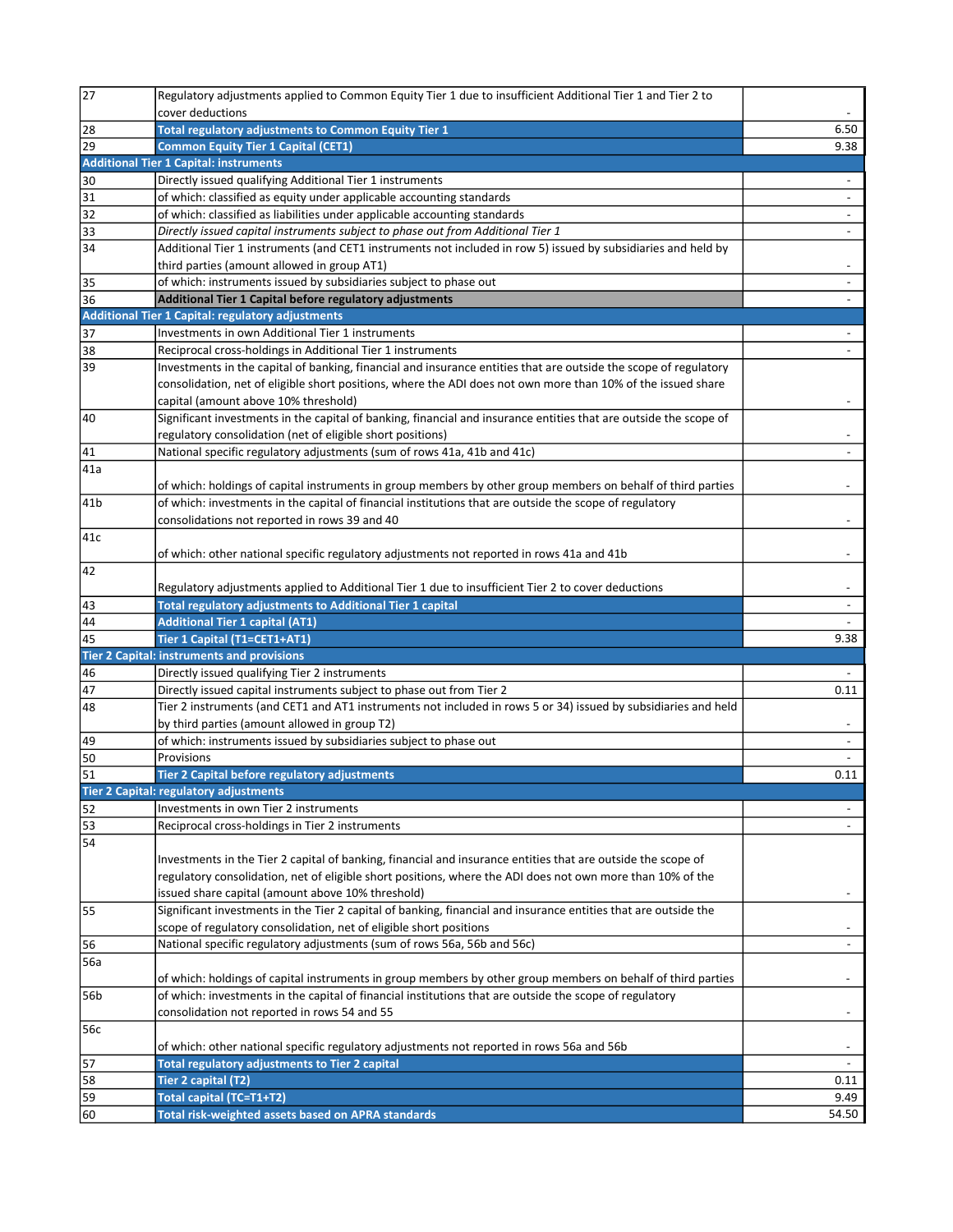| <b>Capital ratios and buffers</b> |                                                                                                                |                          |
|-----------------------------------|----------------------------------------------------------------------------------------------------------------|--------------------------|
| 61                                | Common Equity Tier 1 (as a percentage of risk-weighted assets)                                                 | 17.2%                    |
| 62                                | Tier 1 (as a percentage of risk-weighted assets)                                                               | 17.2%                    |
| 63                                | Total capital (as a percentage of risk-weighted assets)                                                        | 17.4%                    |
| 64                                |                                                                                                                |                          |
|                                   | Buffer requirement (minimum CET1 requirement of 4.5% plus capital conservation buffer of 2.5% plus any         |                          |
|                                   | countercyclical buffer requirements expressed as a percentage of risk-weighted assets)                         | 8.5%                     |
| 65                                | of which: capital conservation buffer requirement                                                              | 2.5%                     |
| 66                                | of which: ADI-specific countercyclical buffer requirements                                                     | 0.0%                     |
| $\overline{67}$                   | of which: G-SIB buffer requirement (not applicable)                                                            |                          |
| 68                                | Common Equity Tier 1 available to meet buffers (as a percentage of risk-weighted assets)                       | 8.72%                    |
|                                   | <b>National minima (if different from Basel III)</b>                                                           |                          |
| 69                                | National Common Equity Tier 1 minimum ratio (if different from Basel III minimum)                              |                          |
| 70                                | National Tier 1 minimum ratio (if different from Basel III minimum)                                            |                          |
| $\overline{71}$                   | National total capital minimum ratio (if different from Basel III minimum) Amount below thresholds for         |                          |
|                                   | deductions (not risk-weighted)                                                                                 |                          |
|                                   | Amount below thresholds for deductions (not risk weighted)                                                     |                          |
| $\overline{72}$                   | Non-significant investments in the capital of other financial entities                                         |                          |
| $\sqrt{73}$                       | Significant investments in the ordinary shares of financial entities                                           | $\overline{\phantom{a}}$ |
| 74                                | Mortgage servicing rights (net of related tax liability)                                                       |                          |
| $\overline{75}$                   | Deferred tax assets arising from temporary differences (net of related tax liability)                          |                          |
|                                   | Applicable caps on the inclusion of provisions in Tier 2                                                       |                          |
| 76                                | Provisions eligible for inclusion in Tier 2 in respect of exposures subject to standardised approach (prior to |                          |
|                                   | application of cap)                                                                                            |                          |
| $\overline{77}$                   | Cap on inclusion of provisions in Tier 2 under standardised approach                                           |                          |
| $\overline{78}$                   | Provisions eligible for inclusion in Tier 2 in respect of exposures subject to internal ratings-based approach |                          |
|                                   | (prior to application of cap)                                                                                  |                          |
| 79                                | Cap for inclusion of provisions in Tier 2 under internal ratings-based approach                                |                          |
|                                   | Capital instruments subject to phase-out arrangements (only applicable between 1 Jan 2018 and 1 Jan 2022)      |                          |
| 80                                | Current cap on CET1 instruments subject to phase out arrangements                                              |                          |
| 81                                |                                                                                                                |                          |
|                                   | Amount excluded from CET1 due to cap (excess over cap after redemptions and maturities                         |                          |
| 82                                | Current cap on AT1 instruments subject to phase out arrangements                                               |                          |
| 83                                |                                                                                                                |                          |
|                                   | Amount excluded from AT1 instruments due to cap (excess over cap after redemptions and maturities)             |                          |
| $\frac{84}{85}$                   | Current cap on T2 instruments subject to phase out arrangements                                                |                          |
|                                   |                                                                                                                |                          |
|                                   | Amount excluded from T2 due to cap (excess over cap after redemptions and maturities)                          |                          |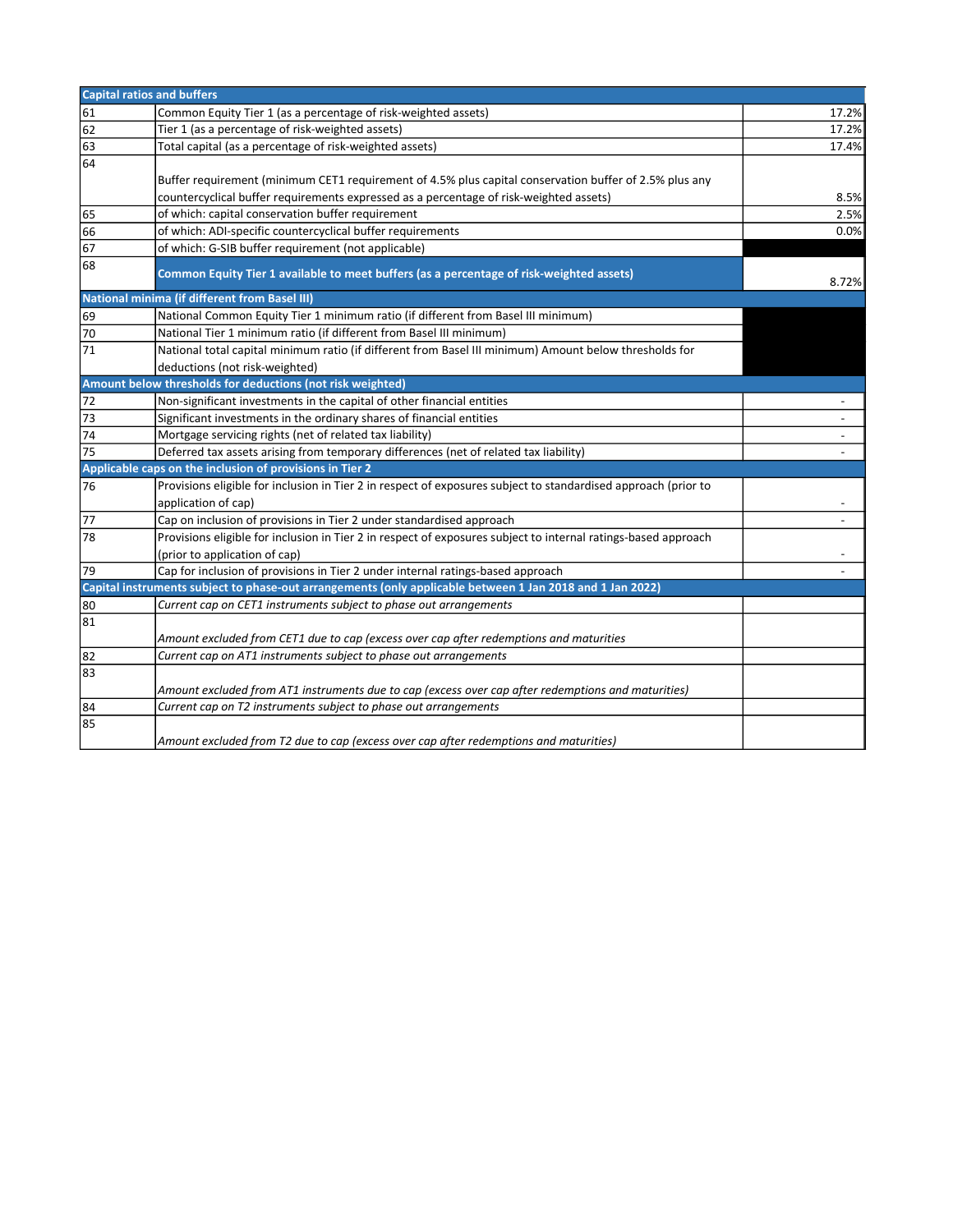## Australian Settlements Limited Regulatory Capital Reconciliation as at 30 June 2021



| <b>Row Ref</b> | <b>Balance Sheet</b>                            | 2021 A\$m | <b>Common Disclosure</b><br><b>Reference</b>          |
|----------------|-------------------------------------------------|-----------|-------------------------------------------------------|
|                | <b>Assets</b>                                   |           |                                                       |
| 1              | Cash and cash equivalents                       | 402.45    |                                                       |
|                | Investments held to maturity                    | 88.70     |                                                       |
| $\overline{2}$ | Trade and interest receivables                  | 2.43      |                                                       |
| 3              | Other assets                                    | 0.83      |                                                       |
| 4              | Plant & equipment                               | 1.93      |                                                       |
|                | Right-of-use assets                             | 1.04      |                                                       |
| 5              | Intangibles                                     | 4.65      |                                                       |
| 6              | Equity Instruments - other comprehensive income | 2.00      | See Table C                                           |
|                | <b>Total Assets</b>                             | 504.03    |                                                       |
|                |                                                 |           |                                                       |
|                | <b>Liabilities</b>                              |           |                                                       |
| $\overline{7}$ | Trade and other payables                        | 2.47      |                                                       |
| 8              | Provisions                                      | 0.64      |                                                       |
| 9              | <b>Borrowings</b>                               | 483.87    | Includes Subordinated Debt, for<br>detail see Table B |
| 10             | Finance lease liability                         | 1.17      |                                                       |
| 11             | System participant shares                       | 0.00      |                                                       |
|                | <b>Total Liabilities</b>                        | 488.15    |                                                       |
|                | <b>Net Assets</b>                               | 15.88     |                                                       |
|                |                                                 |           |                                                       |
|                | <b>Equity</b>                                   |           |                                                       |
| 12             | Contributed equity                              | 3.98      |                                                       |
| 13             | Retained earnings                               | 11.90     |                                                       |
|                | <b>Total Equity</b>                             | 15.88     | See Table A                                           |